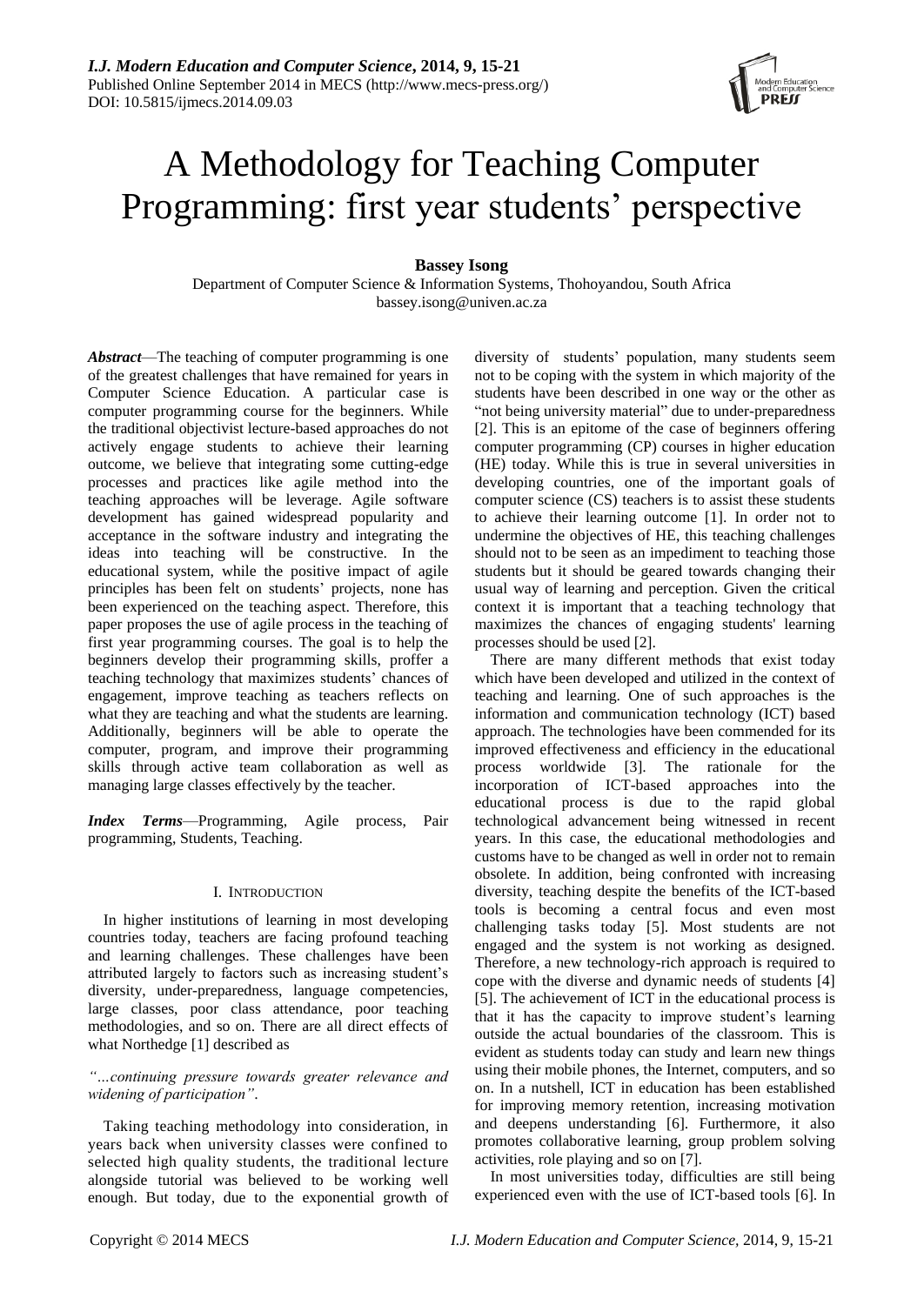particular, the teaching of introductory CP course for beginners has been considered challenging. The teaching approach needs to be revamped technologically to further develop it. The essence is that the current teaching approach of CP courses has always assumed the traditional objectivist lecture-based and the instructional design for lecture delivery have not changed either even as computer technology and curriculum have undergone changes [27]. Consequently, students are not engaged which makes it difficult for the students to understand basic programming concepts. This paper therefore, argues that the traditional teaching approach coupled with fixed instructional design is the main cause of why learning and teaching of CP still remains difficult. Our position in this paper is that, in order to address these challenges, it is imperative that CS teachers have to improve their teaching approaches with not just using ICT facilitated learning environments, but the incorporation of advanced ICT practices and processes into the teaching activities. In this case, this paper proposes a new approach of teaching first year CP course using the practices of agile software development methodology. The objective is to promote active students' participation and engagement as well as helping students grasps difficult programming concepts as programming skills is considered difficult to acquire.

The rest of the paper is organized as follows: Section II is the study background, Section III introduces agile software development process, Section IV is the challenges that affect the teaching and learning of programming, Section V is the proposed methodology, Section VI is the study discussions and Section VII is the conclusion.

### II. BACKGROUND INFORMATION

In the CS discipline in particular and the engineering discipline in general, programming constitutes one of the pillars of computing. It is considered a useful skill which is one of the nucleus competences expected of every of CS graduate [8]. CP is described by Deek & McHugh [9] as a problem solving process of formulating, planning and designing the solution, translating, testing, and delivery. For a person to be proficient in programming, essential skills such as learning the language, composing new programs, debugging, understanding, reusing and integrating existing programs are essential[9][10][22]. Unfortunately, CP has been labeled difficult involving a huge cognitive activity that requires students to perform exhaustive and extended practices in order to develop the needed essential programming skills and gain the needed experience [8][10][23][24]. Generally, the teaching and learning of programming poses one of the greatest challenges in the area of CS Education [25][26].

Due to the nature of CP courses in the universities education these days, students, especially, beginners students can easily lose enthusiasm and interests in learning CP. In addition, the continuous failures they experience during own practices can even worsen the situation [8]. Consequently, students' interest in the CS discipline could be declining as recently confirmed. For instance, a study by Foster [11], shows that students who indicated their desire to study CS declined by more than 60 percent between the fall of 2000 and 2004. Moreover, for some years now, there has been a dramatic change in the educational framework alongside computer technology for teaching CP and yet the instructional design for delivering such lectures still remain fixed [27]. Rolandsson [27] attributed this challenge to the rationale behind why the difficulties in learning and teaching of CP still exist. Though programming is difficult despite the use of ICT in teaching and learning, we argue that one of the several reasons why these problems continue to exist in our educational system is the teaching approach used in delivering CP to the students.

First year CS students are mostly students that have just left the secondary schools where CP is neither taught nor computer used. Several number of the students have never seen, use or touch the computer since their life time. Consequently, this poses a serious challenge to the teaching and learning activities. The challenge is exacerbated by the traditional objectivist lecture-based approach that is used in teaching the course. By using the traditional objectivist lecture-based approach, the teacher is the primary source of knowledge and learning is seen as an information transmission that originates from the teacher's knowledge to the students, driven by direct lecture [12]. Lectures take place only in classrooms and the computer laboratories are rarely used. Thus, with the unprepared nature of these students, lecturing programming in the classroom alone is challenging and sometimes it appears as if

―Russian language is used in teaching English language".

As a result, most students found it very difficult to use the computer or understand the function of a code and how they are written. Furthermore, students are not engaged and several of them are left non-participating as well as ill-motivated. According to Northedge [1] which says:

## *"….if we think of teaching as transmitting knowledge in the form of information, we seem to be faced with a conundrum".*

Given the critical context it is imperative that sociocultural theories of learning which proffers a good choice of dealing with challenges of this nature should be adopted. With this approach, teaching is view as enabling participation in knowing [13]. In this case, students will be able to gain the required knowledge or skills in their learning process as comfortable atmosphere that enable them to actively engage and participate freely are created. This provides a clear motivation for the need to improve the teaching and learning of CP. The essence is that these students are the future of software development organizations and if they are not brought up in the right direction in their first year, it will have a negative impact on them and their career. Hence, the right step have to be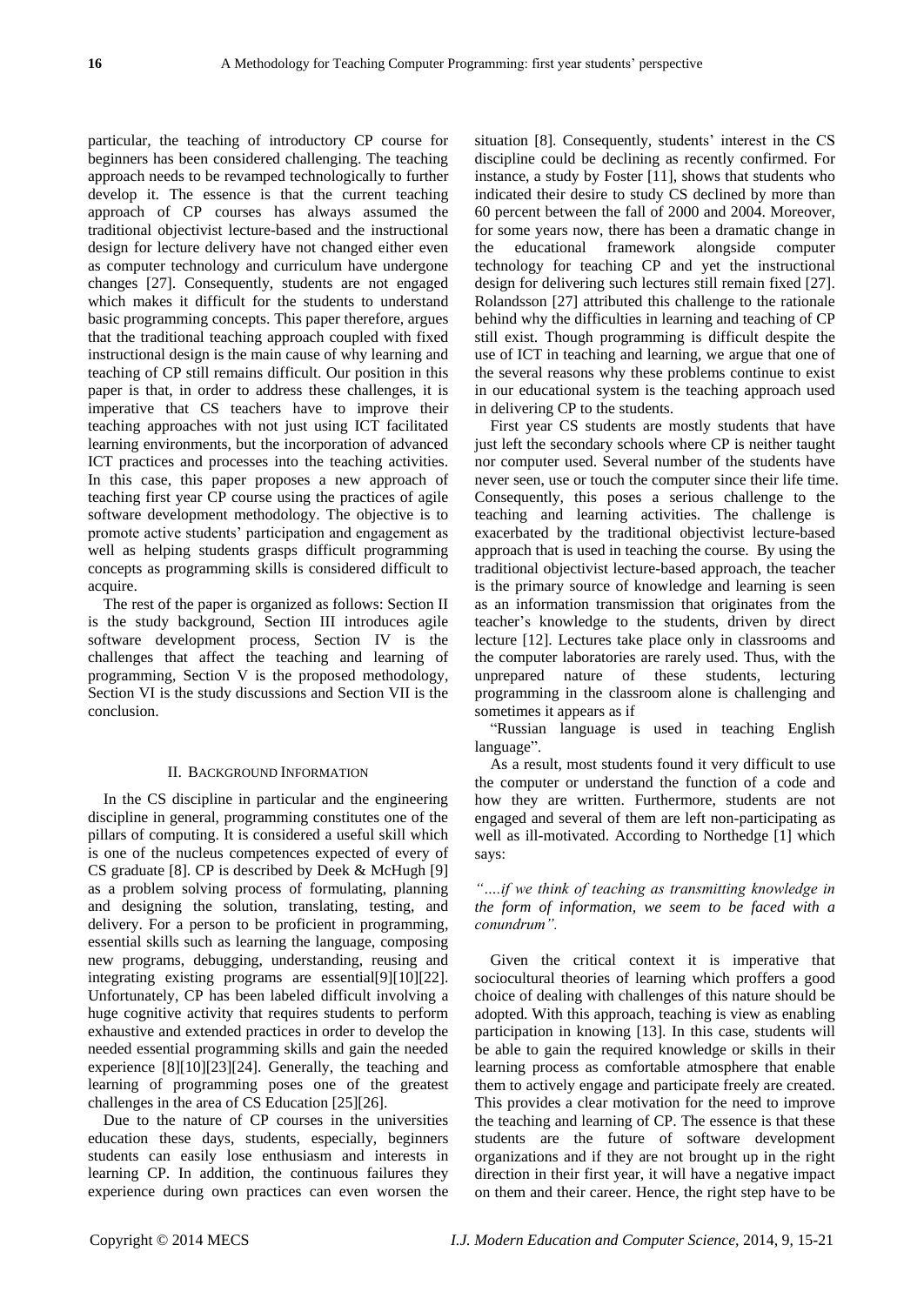taken in the right direction to ensure that they are well equip with the advanced technical savvy and core competencies expected of CS graduates.

In this study, we have proposed an approach for teaching the first year CP courses through the application of cutting-edge practices and processes of agile software development methodology. We believe that incorporating the practices of agile methodology into teaching will help shape the way these students learn and achieve their learning outcome. Accordingly, an approach that helps teachers improve their teaching will definitely help teachers reflect on what they are teaching as well as what their students are learning.

#### III. AGILE SOFTWARE DEVELOPMENT PROCESS

Agile software development process was founded in the 1990s by group of expert as a software development methodology involving several lightweight methods as part of the efforts against the traditional software processes or the "heavyweight" methods [14]. This was as a result of the rigid, slow, and inconsistent nature of software development exhibited by the "heavyweight" methods, waterfall model in particular [14][15]. The lightweight methodologies are designed to develop software in short iterations, increase productivity, involve customers throughout development period, and develop high quality software within time and budget [16]. Based on agile mode of operations, there is effective communication, project flexibility, increased customer satisfaction and changes are welcomed anytime during development [14].

Agile methods operate with what they called agile manifesto which was articulated in 2001 as a declaration of agile practices and principles [16][17]. The agile manifesto is as follows:

- 1) Individuals and interactions over processes and tools
- 2) Working software over comprehensive documentation
- 3) Customer collaboration over contract negotiation
- 4) Responding to change over following a plan

For more information on agile practices and principles, refer to [16]. With the articulation of agile manifesto, agile methods and principles have since gained importance and became extensively accepted in the software industry. It has now become a de factor standard which is evident in several software development companies that practices the agile methods nowadays. Given the benefits derived from agile practices, it is without dispute that the ideas embedded in agile have to be incorporated into teaching and learning in higher education in order to help students achieve their learning outcome in terms of both technical and social skills.

In the academic world today, agile principles are taught basically in lectures, academic conferences and several researches in the literature have reported the successful application of agile methods in student's projects or

practical course. In particular, the uses of agile practices like pair programming in students' software development projects have been commendable [4][18][19]. With pair programming, all codes are programmed in pairs and it involves moving developers between pairs to ensure the participation of everyone in all development tasks. The benefits have been the promotion of collaborative learning and peer evaluation of each other's programming activities [18][21]. Nonetheless, to really integrate and adopt the agile values, theoretical lectures or agile principle in students' programming projects is not enough especially where students' diversity has become a serious challenge. CS teachers have to apply agile manifesto itself, blended with the practice of pair programming in their teaching. A particular case which needs urgent attention is the teaching of first year students' CP courses. This study argue that if agile practices are incorporated into teaching approach, it will go a long way to improving students' understanding of programming, promote active participation, collaboration and engagement.

## IV. CHALLENGES OF TEACHING PROGRAMMING

Several challenges affect the teaching and learning of introductory CP course in most institutions of higher learning. These challenges are known to have some serious impact on both the teachers and students. These challenges include students' under-preparedness, lack of experienced CP teachers, lack of infrastructures such as well-equipped computer laboratory, lack of resources, and so on. While some of these challenges are easily dealt with by HE in developed countries, the case in most developing countries, especially the rural universities is different. Ideally, challenges that are specific to first year CS students which have been investigated are as follows:

## *A. Computer Literacy*

Computer literacy poses one of the problems confronting the teaching and learning of CP in most universities. In the university system, aside some of the students who started their first year after they have undergone a one year remedial programme, it is believed that majority of other students in their first year are from the secondary schools where CP was never offered. In this case, they have not seen, touch or even operate computers before. Thus, they are only touching computers for the first time in their programming class. This however, makes it difficult for the students to operate the computer, understand programming concept and structures, syntax and semantics of the language, the programming environment and actively participate in CP classes.

## *B. Lack of Access to Computers and other Resources*

This is another issue that affects teaching and learning of CP courses rooted from the poor socio-economic background of the undergraduate students. Financial constraints pose a great situation that indirectly affects teaching and learning of CP. In one way, due to the cost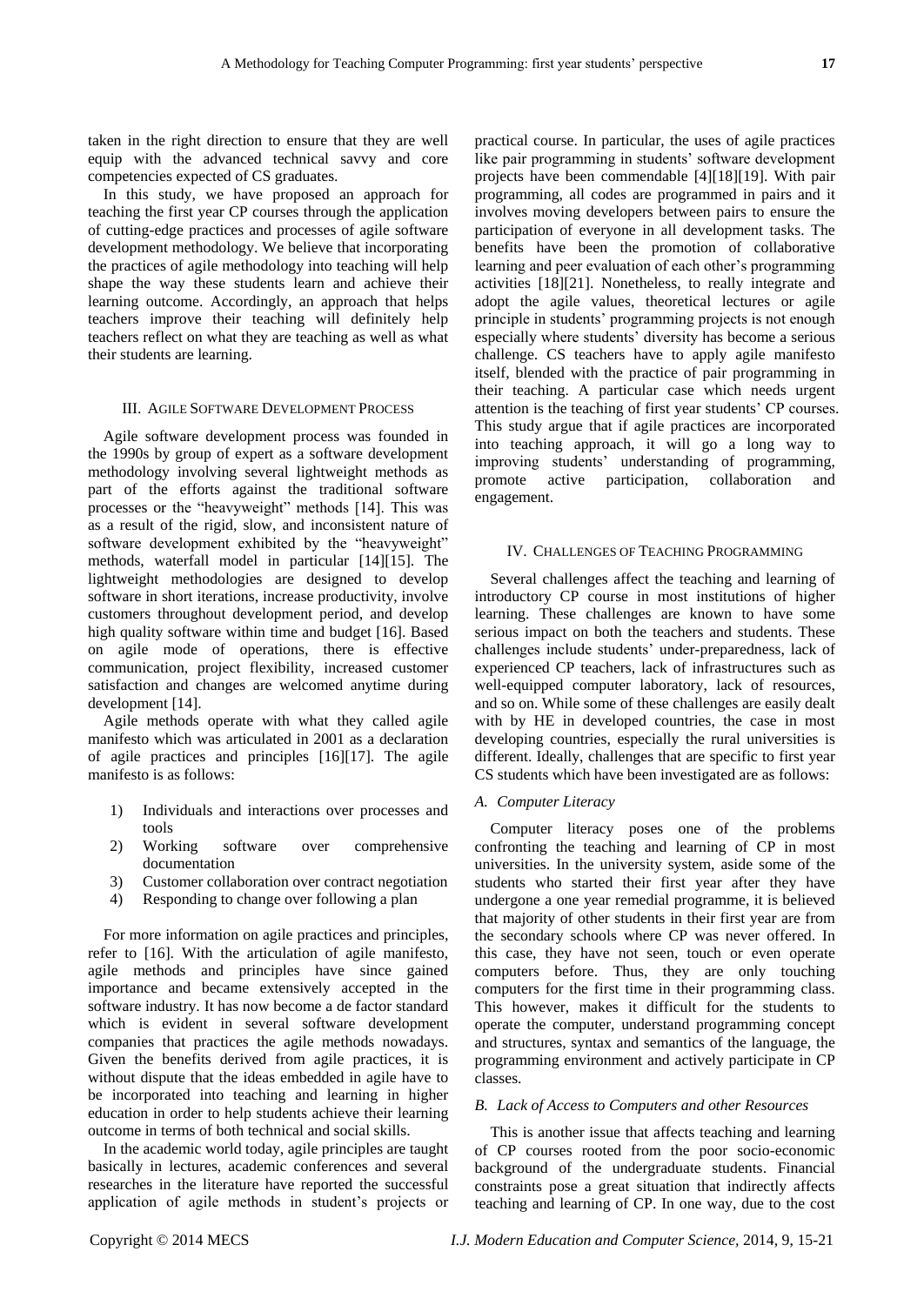of securing accommodation within the university environment, most students are forced to live at home either with their parents or places nearby. Consequently, since they don't have personal computers or laptops of their own, the departmental laboratory is the only place where computers can be used for their practices or projects. Unfortunately, these students can only access the laboratory during the day since they live off campus and as a result, they cannot participate actively the class.

Additionally, majority of the students have no cash or means to purchase required CP text books. Only few students have bursaries while others that cannot afford text books on their own are forced to use library where only one or two copies of such books exists. As a result, they can't get the required resources to assist them in learning programming effectively.

## *C. Language Competencies*

Language competencies are another serious challenge to teaching and learning in general and not programming only. Due to the foreign nature of English language, most of the students have poor English background and cannot communicate or write fluently with the language. Consequently, teachers have to choose words when teaching or try to mimic their mother tongue before the students can understand. Thus, students find it very hard to participate or engage actively in the classroom as they cannot communicate effectively either in writing or speaking.

## *D. Lack of Experienced Programming Teachers*

Factor that immensely affects the teaching and learning of CP which is not from the students' side is sometimes due to scarcity of programming teachers or experienced teachers. Though, programming has been deemed difficult [23][24], sometimes this is not always true. It could be due to lack of experienced programming teachers or poor teaching methodology teachers used in delivering the lectures that does not actively engaged or encourage students' participation. Consequently, this affects the students' learning process. In this case, if a teaching methodology is found not to be productive, the students would not be productive as well unless other viable approaches are introduced.

These are some of the factors that contribute to the challenges being faced today by teaching and learning of CP courses in the classroom in most rural universities.

## V. PROPOSED METHODOLOGY FOR TEACHING COMPUTER PROGRAMMING

In this study, the idea behind the proposal for a new teaching approach for CP is not based on the fact that the traditional objectivist lecture-based approach is completely bad. But rather, a teaching approach is needed that increases the changes of engaging students' learning processes, help teachers to reflect on their teaching and the students' learning. The idea is important in the light of students' growing under-preparedness, decline in CS programs enrolment, increasing numbers of unproductive CS graduates and so on. Therefore, using agile practices in the teaching of the beginner's CP courses will create a positive impact on the learning outcome of the students. Based on the agile manifesto and the pair programming practices, the sections that follow provides some descriptions of the proposed teaching methodology and the programming class set-up. This indicates that to engage the students in the CP class, the teaching methodology should assume those forms in its operations.

## *A. Requirements*

For this proposal to be effective and successful, there are several requirements that needs to be satisfied. The requirements are as follows:

- i. There should be available and well-furnished computer-equipped classrooms which can accommodate at least fifty (50) or 25 pairs of students offering introductory CP course, taking pair programming settings into account.
- ii. All programming classes should not be held in ordinary classrooms rather than *computerequipped classroom* or computer laboratories to avoid separate practical scheduling.
- iii. Lecture notes and programming materials should be given to students before the commencement of the course.
- iv. The teacher should be ready to actively maintain close contact with the students and not only teaching. In this case, he will be able to reflect on what he is teaching and what the students are learning.
- v. Introductory CP classes should be scheduled to last for at least two hours per class.

These constitute the requirements that must be taking into consideration for the successful implementation of this proposal.



Fig. 1. Agile manifesto and programming teaching alignment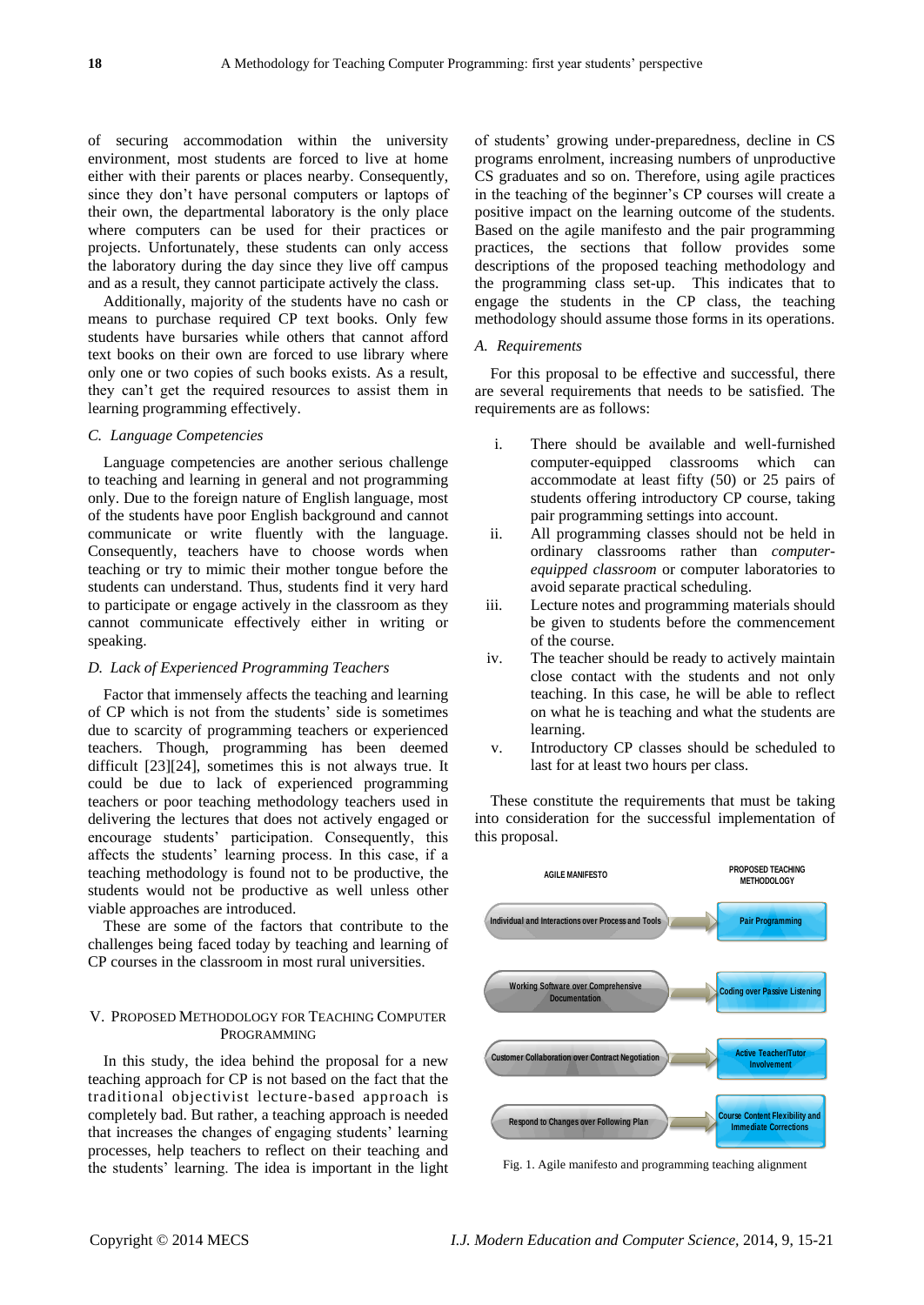#### *B. Agile Manifesto Alignment*

Considering the values implanted in agile manifesto, what is required in this study is that the teaching methodology for teaching CP to beginners in their first year should align to the principles of agile. This is captured in Fig. 1. The rationale is that aligning CP teaching in this manner would boost the motivation on the part of the students, get them engaged and participate actively. The approaches are discussed as follows:

*1) Pair Programming:* Here, the practice of pair programming and one integrated development environments (IDE) for programming is recommended to achieve the first agile norm which is "individuals and *interactions over processes and tools*". In this practice, two students should be assigned to one permanent computer in the laboratory to be used in every CP class. (see Fig. 2) While one student actively implements the program, the other should continuously observe the code with a view to identify errors and provide more ideas to achieve a better solution to their task as the teacher lectures. It is important that this practice is performed interchangeably among the students in order to maintain a rightful balance and avoid one student being passive. Additionally, the technique will help the students to develop strong trust on each other through continuous interactions will be improved. To master programming skills, it is adviced that students should not be allowed to use different tools for their development other than the recommended IDE by the teacher.



Fig. 2. Computer programming class set-up with pair programming

*2) Coding over Passive Listening:* To achieve the second norm of the agile manifesto which is "working *software over comprehensive documentation*‖, it is valuable that students being in pairs should directly participate and practice whatever their teacher is demonstrating on the whiteboard rather than being

passive listeners, copying what they don't understand as notes. (see Fig. 1) In this way, as students practice by coding directly, they will get to understand how the code operates on the IDE in terms of execution as well as memorize and retain the steps used in achieving the results. They will be able to master the coding, the language syntax, program running and debugging where necessary. For example, if the teacher says all variables in a program must be declared before being actually used, as in the code segment shown in Fig. 3.



Fig. 3. Sample program

The only way for the students to understand the syntax and the statement as shown in Fig. 3 is by running the sample program code with an undeclared variables to see if it compiles or not and be able to debug it where necessary. Consequently, the practice of this nature will be able to improve their understanding, master the coding and apply it whenever they are writing their own programs.

*3) Active Teacher/Tutor Involvement:* The third agile norm which is "customer collaboration over contract *negotiation*" can be achieved with a close teacher/tutor contact throughout the CP class. Since it is not possible to have external customer in the students' learning environment to interact with them, the teacher having sufficient domain and programming knowledge will assume the responsibility of the customer. Though negotiation of contract is not applicable, the teacher being the instructor will teach, give the students programming tasks and maintain frequent contact with the students to see that they are doing the right thing as well as assisting them when they get stuck while performing their task. In addition, instead of submitting their solutions after performing their tasks, the teacher through active involvement would assess the students' work directly where applicable.

*4) Content Flexibility and Immediate Corrections:*  The agile norm "*responding to change over following a plan*" can be achieved in two different ways in order to ensure that the students achieved their learning outcome. One way is by being able to adjust the course contents to the needs of the students when the need arise, especially if they are having problems of understanding that is not rooted from the teacher's experience. Basically, the first year students are new to programming and they are supposed to be taught based on their level of understanding instead of just following the course content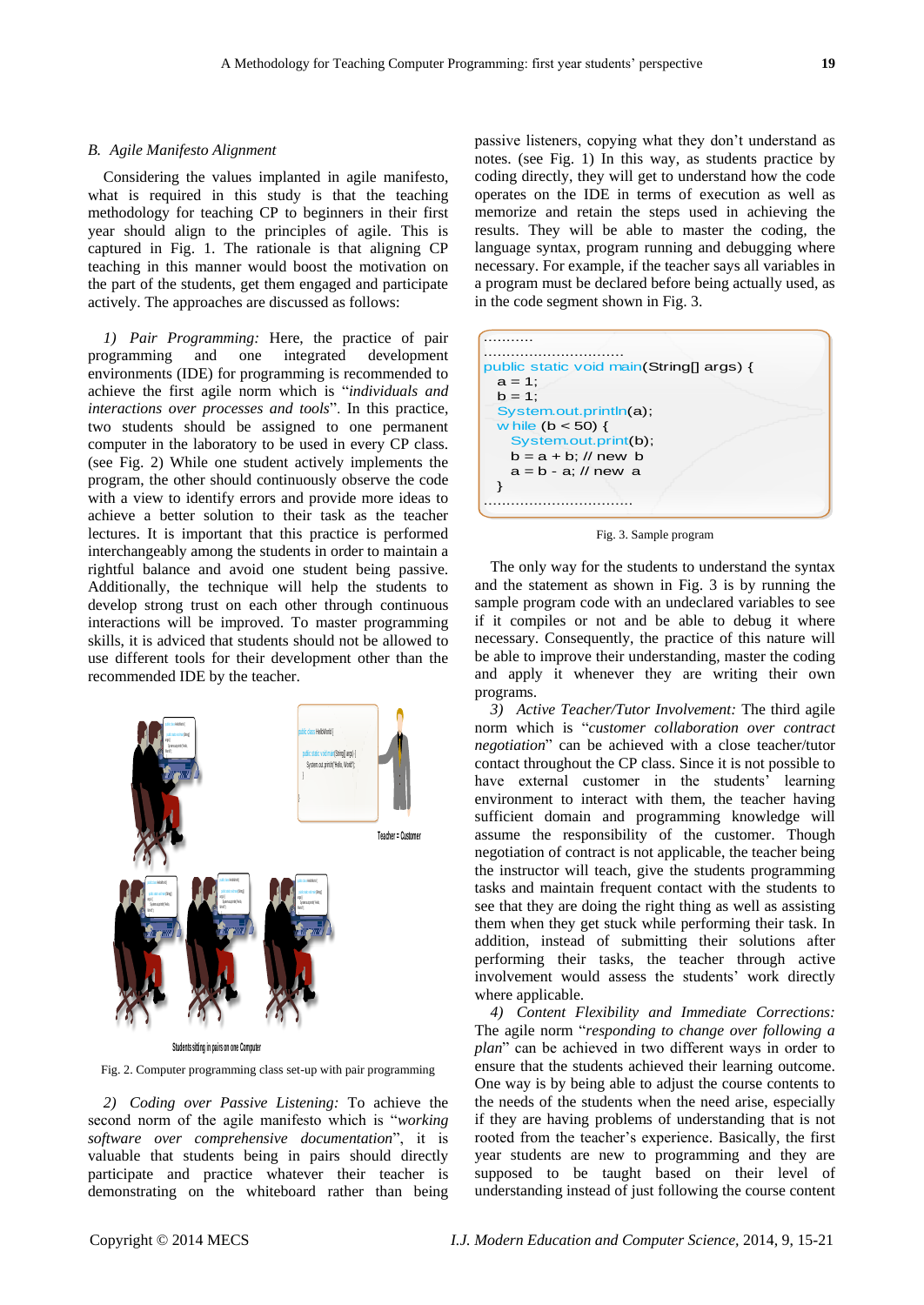directly as stipulated in the curriculum. In the event of students having problems of understanding in a particular topic, it should be adjusted to suit their level by strictly following the Bloom's taxonomy [28]. The other aspect that is also important is the immediate correction of programming errors during CP class. Since it is the duty of the customer (teacher) to maintain close contact with the students, thus, it is important that whenever students are found not doing the right thing, they should be noted and changes should be effected immdiately without having to wait for the work to be submitted to the teacher for assessment before changes are made. In this case, when required changes are made at the right time, it will save the effort and time to do rework on the part of students and assessments on the part of the teacher.

## VI. DISCUSSIONS

Teaching and learning in higher education worldwide is witnessing a shift in the paradigm ICT usage has brought about. In short, ICT is promoting new approaches to teaching and learning. However, due to issues of students' diversity, the current use of ICT is not enough to deal with certain issues that arise. Therefore, the application of the technology has to be improved. To achieve this, we believe that applying some cutting-edge ICT practices and processes like agile methods can be valuable in the enhancement of current teaching approaches. The application of agile principles and practices into the teaching of CP course will help, perhaps, the first year CS students some of whom have not seen, used or touch computer to get actively engaged and participate in CP classes. They will be able to learn how to operate the computer, program, and improve their programming skills through active team collaboration for a project success. On the part of the teacher, this approach will help them manage large classes effectively by getting students engage and participate in their learning process.

In particular, the incorporation of pair programming as one of the core practices in agile process has been commendable and productive. The rationale for its application in this proposed teaching methodology stems from several researches that have been carried out in the literature. For instance, it has been reported that pair programming have been used as learning method in several programming courses [18]. Bipp et al [20] in their studies found that pair programmer students can produce more code which are readable than their non-pair programmer counterpart. In a similar study by [19], the study found some elements of proficiency in individual programming activities and the retention of positive attitudes towards programming courses in terms of motivation for students who practiced pair programing. Another essential aspect of pair programming is the peer evaluation of each other's programming activities among students. Based on this, Gatfield [21] stated that as students assesses each other's work there is satisfaction and learning effectiveness resulting from the students. In addition, through pair programming, novice programmers

are encouraged to improve their understanding. There are several other studies in the literature that are not discussed in this paper. With the relevance of the agile practices in these studies, our intuition in this paper is that incorporating agile practices into introductory CP course teaching will help to create a learning environment that is problem-based which is effective at helping students to engage in their actual learning of computer programming and to excel in their software development profession thereafter.

## *A. Limitations*

As agile practices are gaining momentum in software development, it is of the essence that these practices are integrated into our teaching approaches as well. However, despite the fact that agile process can help increase students programming competencies, help under-prepared to achieve their learning outcome without posing a burden, a successful implementation of this idea will really not be easy to achieve as anticipated in most universities education. This is because it will not be easy to have a teacher or mentor next to the students throughout all the classes. In addition, in most higher education where lack of infrastructures and resources are experienced, it will be difficult if not impossible to implement the approach. Lastly, due to the nature of the class set-up and the role of the teacher as the customer, it could be difficult to cover the expected course contents for a term. This will pose a serious challenge to approach. But the goal of the university is really to increase computer science enrolment and the numbers of quality graduates that fits the need of software development organizations, efforts must be in place to make this idea a success. This is just creating the right environment that get students engaged as possible.

## VII. CONCLUSIONS

In this paper we have presented a proposal on the new approach of teaching computer programming for beginners using the agile principles and practices of pair programming. Though several studies have been reported on the application of agile methods in students' project, courses or learning activities, no known study have incorporated active use this technique in the teaching of computer programming courses. Due to the difficulty involve in computer programming coupled with the nature of first year students, we believe it is important for teachers of these courses to align their teaching approach to the agile manifesto and pair programming practices. This involves having programming lectures in the computer-equipped classrooms with students sitting in pairs instead of teaching in the open classroom. By so doing, it will bring about improved understanding, active engagement and participation on the part of the students to achieve their overall learning goals. In the same vein, the approach will help the teacher to manage large classes which has been a serious problem in institutions of higher learning effectively.

Notwithstanding some of the limitations we have